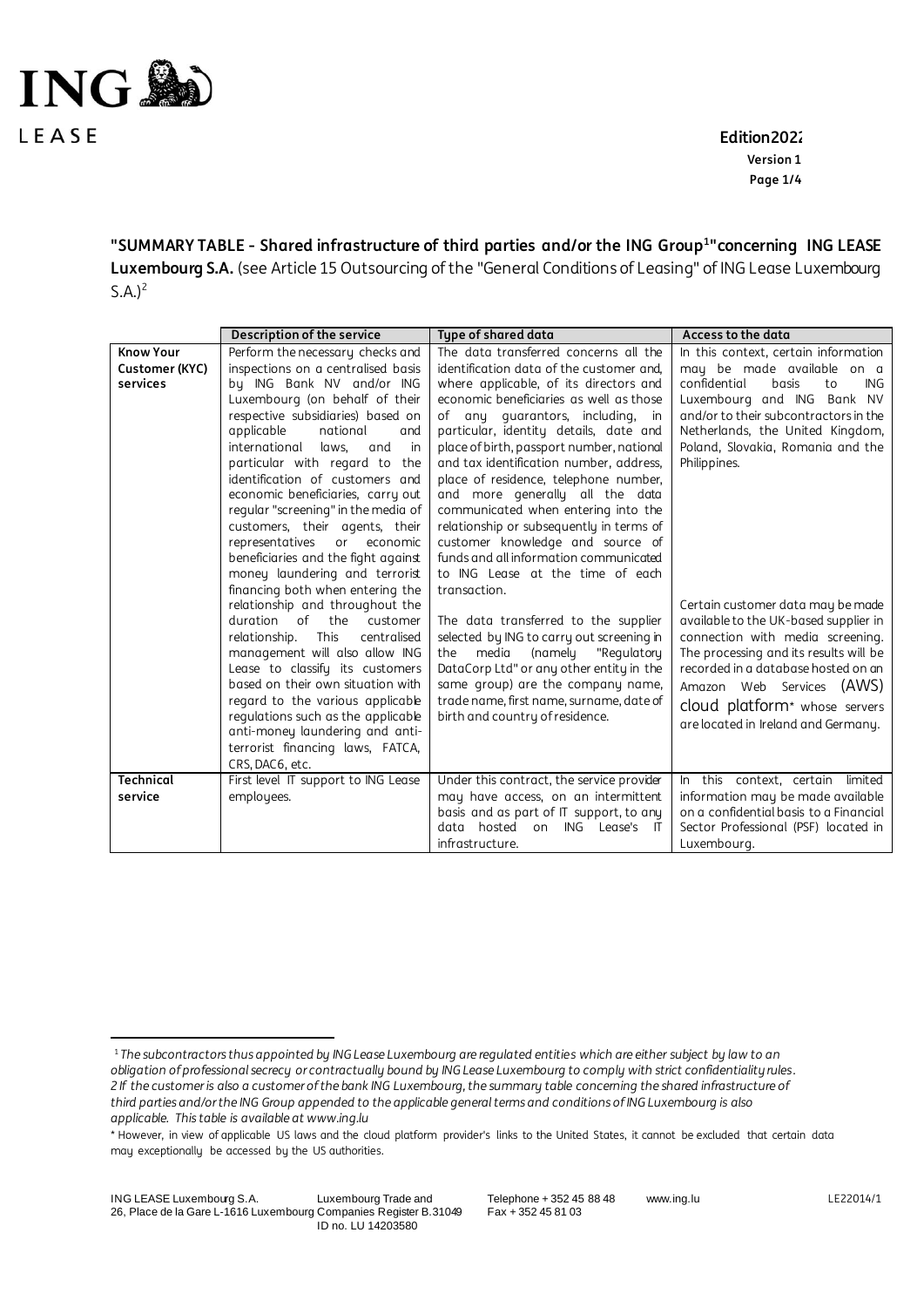

**Edition2022**

**Version 1 Page 2/4**

| <b>Technical</b><br>infrastructure<br>services                                       | Provision of infrastructure hosting<br>ING Lease's applications to a<br>Financial Sector Professional (PSF)<br>well as a workstation<br>as<br>infrastructure managed by ING<br>Luxembourg and/or ING Bank NV<br>(Netherlands) allowing a secure<br>working environment including<br>emails, the directory of operating<br>services, the management of<br>computers and mobile phones, file                          | The data transferred concern the emails<br>the directory of operating services and<br>the management of mobile phones<br>belonging to ING Lease staff.<br>The personal data of customers that can<br>be transferred are: name, email address,<br>email content, telephone number,<br>company names and attachments.                                                                                                                                                                                                                                                                                                                                                                                                                                                                                                                                                                                   | In this context, certain information<br>may be made available on a<br>confidential basis to a Financial<br>Sector Professional (PSF) located in<br>Luxembourg as well as to ING<br>Luxembourg, ING Bank NV (the<br>Netherlands) and/or their partners in<br>Poland, Portugal, and Ireland.<br>The infrastructure platform and data<br>are hosted on a Microsoft Azure<br>cloud platform* with servers located<br>in the European Union, Austria, |
|--------------------------------------------------------------------------------------|---------------------------------------------------------------------------------------------------------------------------------------------------------------------------------------------------------------------------------------------------------------------------------------------------------------------------------------------------------------------------------------------------------------------|-------------------------------------------------------------------------------------------------------------------------------------------------------------------------------------------------------------------------------------------------------------------------------------------------------------------------------------------------------------------------------------------------------------------------------------------------------------------------------------------------------------------------------------------------------------------------------------------------------------------------------------------------------------------------------------------------------------------------------------------------------------------------------------------------------------------------------------------------------------------------------------------------------|--------------------------------------------------------------------------------------------------------------------------------------------------------------------------------------------------------------------------------------------------------------------------------------------------------------------------------------------------------------------------------------------------------------------------------------------------|
|                                                                                      | servers and centralised second-<br>line helpdesk.<br>through<br>Provision<br>cloud<br>α<br>infrastructure managed by ING<br>Bank NV (the Netherlands) of<br>technological and application<br>infrastructure<br>elements<br>to<br>manage a data warehouse.                                                                                                                                                           | The data transferred to the private cloud<br>computing infrastructure are the same<br>as those mentioned in the KYC and credit<br>risk management services.                                                                                                                                                                                                                                                                                                                                                                                                                                                                                                                                                                                                                                                                                                                                           | Finland, Ireland and the Netherlands.<br>Regarding the<br>private<br>cloud<br>operated by ING Bank NV (the<br>Netherlands), only ING Lease and/or<br>ING Luxembourg employees have<br>access to the stored data.                                                                                                                                                                                                                                 |
| Services related<br>to the printing<br>and<br>management of<br>customer<br>documents | Layout, printing and digitisation of<br>customer documents service.                                                                                                                                                                                                                                                                                                                                                 | The transferred data concern all<br>customer data present in the customer<br>documents and lease agreements,<br>including surname and first name,<br>address, account number and data<br>relating to the lease agreement(s) or<br>quarantors.                                                                                                                                                                                                                                                                                                                                                                                                                                                                                                                                                                                                                                                         | In this context, certain information<br>may be made available on a<br>confidential<br>basis<br>to<br>ING.<br>Luxembourg, to a Financial Sector<br>Professional<br>(PSF)<br>located<br>in<br>Luxembourg as part of the switch to<br>paperless documents and printing,<br>as well as to ING Belgium for the<br>layout of different types of customer<br>documents.                                                                                 |
| Credit risk<br>management<br>service                                                 | orchestration and<br>Centralised<br>storage of financing applications<br>and decisions (whether during<br>leasing or financing application or<br>during its lifetime), determination<br>of credit limits and credit<br>exposures per customer.<br>Monitoring and modelling of credit<br>and market risks, internal and<br>external credit risk reporting under<br>different<br>market<br>conditions<br>(scenarios). | The data transferred concern all the<br>customer's data relating to a financing<br>or lease application, a modification or<br>any other event related to the<br>financing/lease life cycle as well as any<br>supporting documentation.<br>This information includes, in particular,<br>the identity of the customer (or of the<br>guarantor), the purpose to be financed,<br>the ownership structure and the identity<br>of the customer's (or of the guarantor's)<br>investors, the necessary checks so that<br>ING Lease can know its customer, the<br>financial data of the customer or of the<br>guarantors (such as balance sheet,<br>renewal,<br>number<br>of<br>employees,<br>performance), securities and guarantees<br>and any other information held by ING<br>Lease or by ING Luxembourg (such as the<br>credit or debit balance, the existence of<br>credit facilities or other financing | In this context, certain information<br>may be made available on a<br>confidential<br>basis<br>to<br>ING.<br>Luxembourg, and to ING Bank NV, in<br>the Netherlands, or its branches or<br>subsidiaries worldwide, including in<br>Belgium, Slovakia and Poland                                                                                                                                                                                   |

\* However, in view of applicable US laws and the cloud platform provider's links to the United States, it cannot be excluded that certain data may exceptionally be accessed by the US authorities.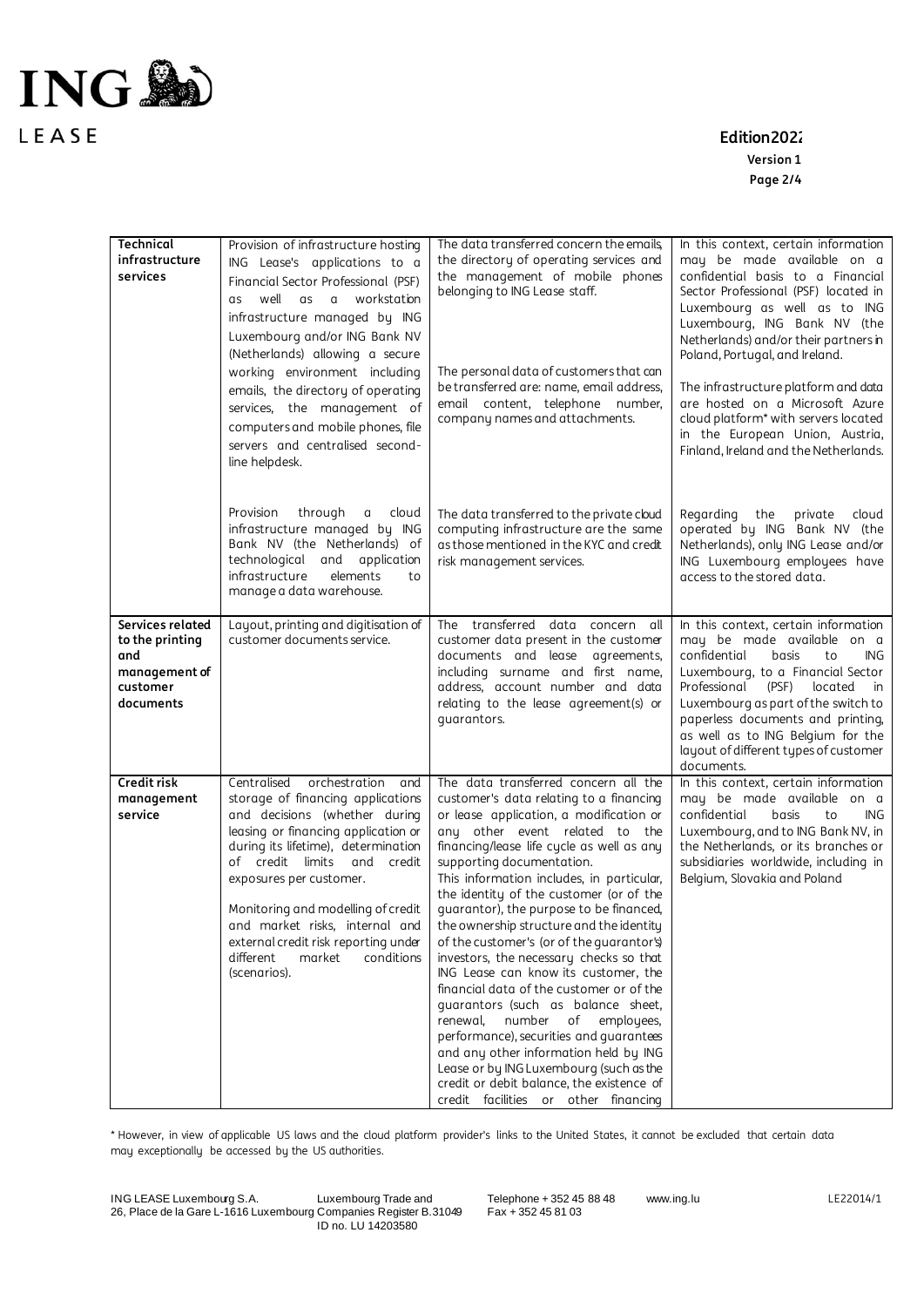

LEASE

## **Edition2022**

**Version 1 Page 3/4**

|                                                 |                                                                                                                                                                                                                                                                          | granted as well as their outstanding                                                                                                                                                                                                                                                                                                                                                                                                                                                                                                                                                                                                                                                     |                                                                                                                                                                                                                                                                                                                                                                                                                                                                      |
|-------------------------------------------------|--------------------------------------------------------------------------------------------------------------------------------------------------------------------------------------------------------------------------------------------------------------------------|------------------------------------------------------------------------------------------------------------------------------------------------------------------------------------------------------------------------------------------------------------------------------------------------------------------------------------------------------------------------------------------------------------------------------------------------------------------------------------------------------------------------------------------------------------------------------------------------------------------------------------------------------------------------------------------|----------------------------------------------------------------------------------------------------------------------------------------------------------------------------------------------------------------------------------------------------------------------------------------------------------------------------------------------------------------------------------------------------------------------------------------------------------------------|
|                                                 |                                                                                                                                                                                                                                                                          | amounts).                                                                                                                                                                                                                                                                                                                                                                                                                                                                                                                                                                                                                                                                                |                                                                                                                                                                                                                                                                                                                                                                                                                                                                      |
| Market<br>risk<br>management<br>services        | Monitoring and modelling<br>оf<br>market risks in general, internal<br>reporting and export of interest<br>rate and liquidity risks from ING<br>Lease.                                                                                                                   | The data transferred are financial in<br>nature, including customer reference,<br>contract number, schedules, typology<br>and characteristics of the products or<br>financing subscribed, etc.                                                                                                                                                                                                                                                                                                                                                                                                                                                                                           | In this context, certain information<br>may be made available on a<br>confidential<br>ING<br>basis<br>to<br>Luxembourg, ING Bank NV in the<br>Netherlands or its subsidiary in<br>Belgium.                                                                                                                                                                                                                                                                           |
| <b>Digital</b><br>Communication<br>Channels     | Provision<br>of<br>secure<br>digital<br>communication channels (video<br>conference, audio call, chat and<br>messaging).<br>These channels use services in the<br>Internet Cloud.                                                                                        | The data transferred concern the<br>information necessary<br>to<br>establish<br>communication:<br>IP address<br>Telephone number<br>Email address<br>Photo or video<br>ING contact's technical ID                                                                                                                                                                                                                                                                                                                                                                                                                                                                                        | In this context, certain information<br>may be made available on a<br>confidential<br>basis<br><b>ING</b><br>to<br>Luxembourg, ING Bank NV and/or<br>their<br>subcontractors<br>in<br>the<br>Netherlands, Belgium or Poland.                                                                                                                                                                                                                                         |
|                                                 |                                                                                                                                                                                                                                                                          | Communications are recorded and<br>stored by ING and may be used as<br>evidence in accordance with<br>the<br>applicable<br>General<br>Terms<br>and<br>Conditions.<br>The Cloud service operator has access to<br>technical data only depending on the<br>channel (and not to the decrypted<br>content of communications):<br>IP address<br>The encrypted content of the<br>message (for which only ING has the<br>decryption<br>keys)<br>during<br>the<br>communication period; before being<br>deleted at the end of the call.                                                                                                                                                          | The infrastructure platform and data<br>will be hosted in <b>an</b> Amazon Web<br>Services (AWS) cloud platform*<br>located in the European Union in<br>Ireland and Germany.<br>Regarding the<br>private<br>cloud<br>operated by ING Bank NV (the<br>Netherlands), only ING Luxembourg<br>and ING Lease employees have<br>access to the data stored there.                                                                                                           |
| Customer<br>relations<br>management<br>services | record.<br>view<br>and<br>share<br>To<br>information provided by the<br>customer or any other information<br>in connection with the customer<br>on centralised platforms with ING<br>Bank NV and its subsidiaries<br>worldwide, in order to improve<br>customer service. | The data transferred include, but are not<br>limited to:<br>The customer's data, in<br>$\bullet$<br>particular its identity, address,<br>owner structure, city and<br>country of incorporation.<br>Data of the customer's contact<br>$\bullet$<br>persons including<br>name,<br>address, position, date of birth<br>and contact data, namely<br>telephone number,<br>email<br>address, Linkedin profile or<br>other.<br>Data on interactions with the<br>customer such as meeting<br>minutes.<br>participation<br>in<br>campaigns or events.<br>Product characteristics such as<br>credit or market risk limits,<br>unpaid balances,<br>account<br>numbers or contracts entered<br>into. | In this context, certain information<br>may be made available on a<br>confidential<br><b>ING</b><br>basis<br>to<br>Luxembourg, ING Bank NV in the<br>Netherlands and/or its subsidiaries<br>or branches worldwide.<br>ING uses the SFDC Ireland Ltd<br>(Salesforce) platform hosted in an<br>Amazon<br>Web<br>Services<br>(AWS)<br>cloud*.<br>The data remain in<br>databases located in the European<br>Union, and in particular in France,<br>Ireland and Germany. |

\* However, in view of applicable US laws and the cloud platform provider's links to the United States, it cannot be excluded that certain data may exceptionally be accessed by the US authorities.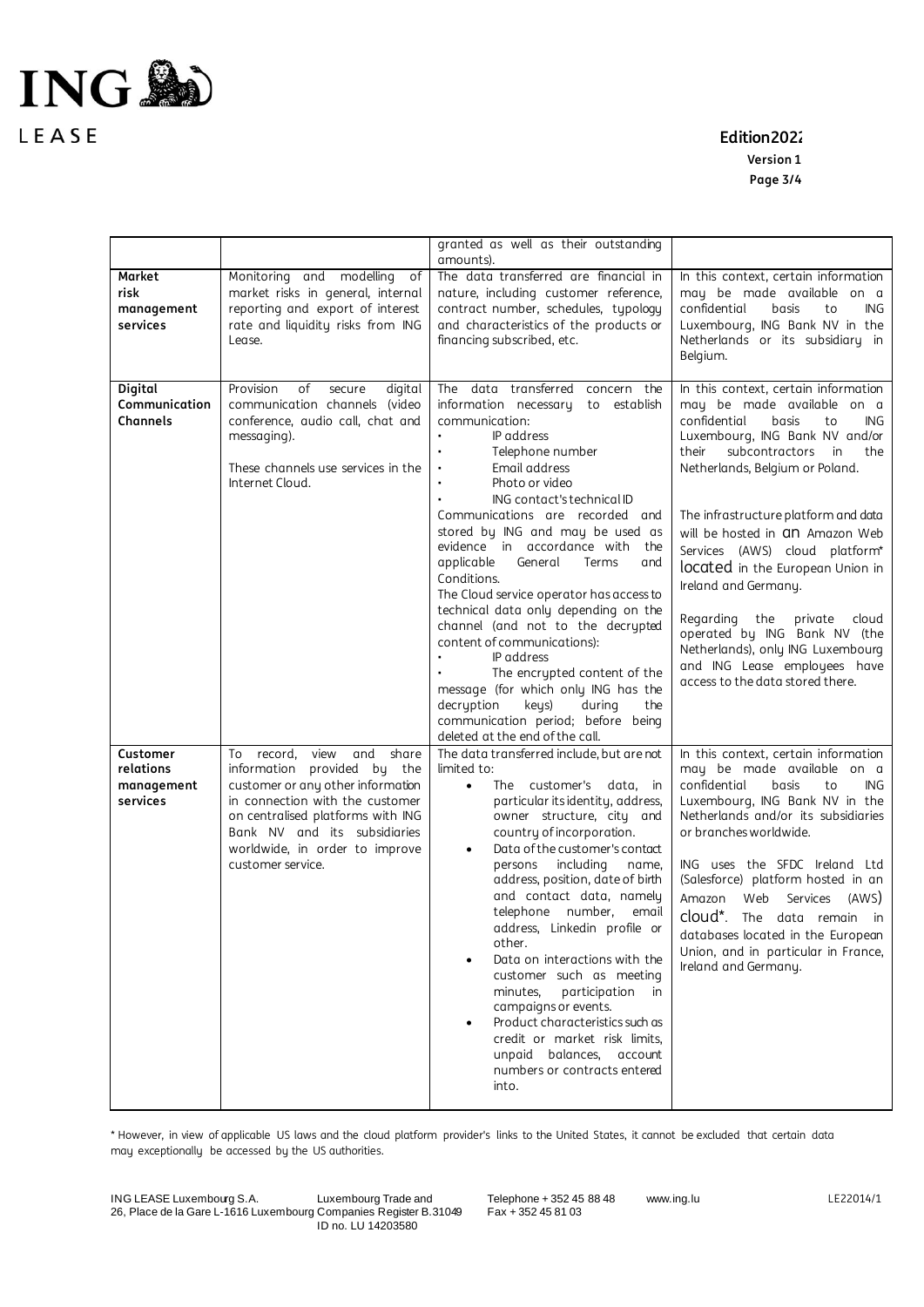

LEASE

## **Edition2022**

**Version 1 Page 4/4**

| Marketing<br>event<br>management<br>service          | Use of an external platform where<br>guests, customers and prospects<br>can register electronically for<br>marketing events organised by<br>ING Lease.                                                                                                                                                                                                                                                                                                                     | The data transmitted concern the<br>following identification data (encoded<br>directly) by the person registering for<br>such a marketing event online in<br>response to his/her invitation:<br>Surname<br>First name<br>٠<br>Name of company for legal<br>$\bullet$<br>entities<br>Email address<br>Telephone number (optional)                                                                                                                                                                                                                                                                                                                                                                                                                                                                                                                                                                                                                        | In this context, certain information<br>may be made available on a<br>confidential<br>basis<br>to<br>ING.<br>Luxembourg, ING Bank NV in the<br>Netherlands or its subsidiary in<br>Belgium and its partner Via Futura<br>Bvba established in Belgium.<br>The data will be stored in a database<br>hosted on an Amazon Web Services<br>(AWS) cloud platform* Whose<br>servers are located in the European<br>Union, Belgium and the Netherlands<br>and the United States regarding the<br>email address. |
|------------------------------------------------------|----------------------------------------------------------------------------------------------------------------------------------------------------------------------------------------------------------------------------------------------------------------------------------------------------------------------------------------------------------------------------------------------------------------------------------------------------------------------------|---------------------------------------------------------------------------------------------------------------------------------------------------------------------------------------------------------------------------------------------------------------------------------------------------------------------------------------------------------------------------------------------------------------------------------------------------------------------------------------------------------------------------------------------------------------------------------------------------------------------------------------------------------------------------------------------------------------------------------------------------------------------------------------------------------------------------------------------------------------------------------------------------------------------------------------------------------|---------------------------------------------------------------------------------------------------------------------------------------------------------------------------------------------------------------------------------------------------------------------------------------------------------------------------------------------------------------------------------------------------------------------------------------------------------------------------------------------------------|
| Signature                                            | Use of a platform to collect                                                                                                                                                                                                                                                                                                                                                                                                                                               | The data transferred are, inter alia, the                                                                                                                                                                                                                                                                                                                                                                                                                                                                                                                                                                                                                                                                                                                                                                                                                                                                                                               | In this context, certain information                                                                                                                                                                                                                                                                                                                                                                                                                                                                    |
| sharing<br>platform<br>service                       | electronic signatures related to<br>legal documentation between ING<br>Lease and its customers.                                                                                                                                                                                                                                                                                                                                                                            | documents to be signed, the first name<br>and surname of each signatory, his/her<br>position, his/her link with the legal entity<br>for which he/she is acting, his/her<br>telephone number (to be able to send<br>text messages) and his/her email<br>address.                                                                                                                                                                                                                                                                                                                                                                                                                                                                                                                                                                                                                                                                                         | may be made available on a<br>confidential basis to a<br>cloud<br>infrastructure provider* provided by<br>Adobe and hosted by Amazon Web<br>Services (AWS) whose servers are<br>located in the European Union,<br>Ireland and Germany.                                                                                                                                                                                                                                                                  |
| Financing<br>administrative<br>management<br>service | Operational processes related to<br>ING Leasing's front office and back<br>office activities such as entering<br>customer financing data for tools<br>related to financial analysis,<br>checking<br>the<br>authority<br>оf<br>οf<br>signatories<br>credit<br>documentation and other related<br>contractual documents, creating<br>risk rating proposals, monitoring<br>the commitments of customers<br>and guarantors and periodically<br>reviewing financing operations. | The data submitted shall include all<br>information relating to applications for<br>financing and contracts entered into in<br>this context, the assets financed or the<br>guarantors and guarantees granted and<br>all supporting documentation.<br>This information includes, in particular,<br>the identity of the customer (or<br>quarantors), the purpose to be financed,<br>the ownership structure of the customer,<br>the identity of the investors, information<br>concerning KYC reasonable efforts, the<br>data of the signatories, the financial data<br>of the customer (or the guarantors)<br>(balance sheet, turnover, number of<br>employees, performance) and any other<br>financial information kept by ING Lease<br>in relation to the customer<br>(or<br>quarantors) (credit-debit balance sheet,<br>existing credit facilities or other financing<br>granted by ING Lease or other ING<br>entities and their outstanding amounts). | In this context, certain information<br>may be made available on a<br>confidential<br>basis<br>to<br>ING.<br>Luxembourg, ING Bank NV in the<br>Netherlands, and/or its subsidiaries<br>or branches worldwide, including in<br>particular Belgium, Poland, Romania,<br>Slovakia, the Philippines and Sri<br>Lanka.<br>Certain data may also be accessed<br>by Acuity Knowledge Partners in Sri<br>Lanka as a subcontractor of ING<br>Bank's branch in Sri Lanka.                                         |
|                                                      |                                                                                                                                                                                                                                                                                                                                                                                                                                                                            |                                                                                                                                                                                                                                                                                                                                                                                                                                                                                                                                                                                                                                                                                                                                                                                                                                                                                                                                                         |                                                                                                                                                                                                                                                                                                                                                                                                                                                                                                         |

\* However, in view of applicable US laws and the cloud platform provider's links to the United States, it cannot be excluded that certain data may exceptionally be accessed by the US authorities.